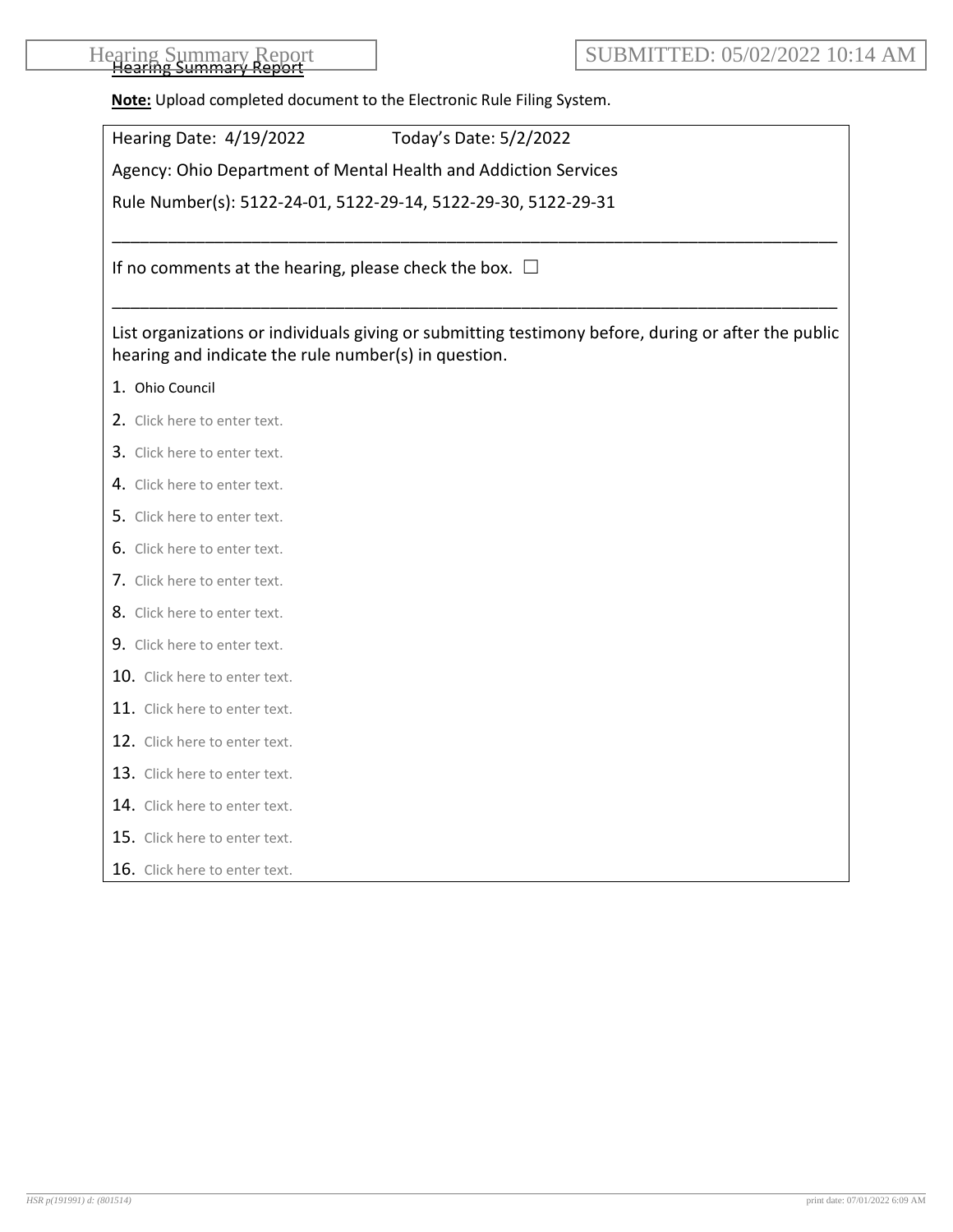## **Consolidated Summary of Comments Received**

Please review all comments received and complete a consolidated summary paragraph of the comments and indicate the rule number(s).

The Ohio Council requested changes to a number of areas in order to align the rule with the draft MRSS Practice Standard.